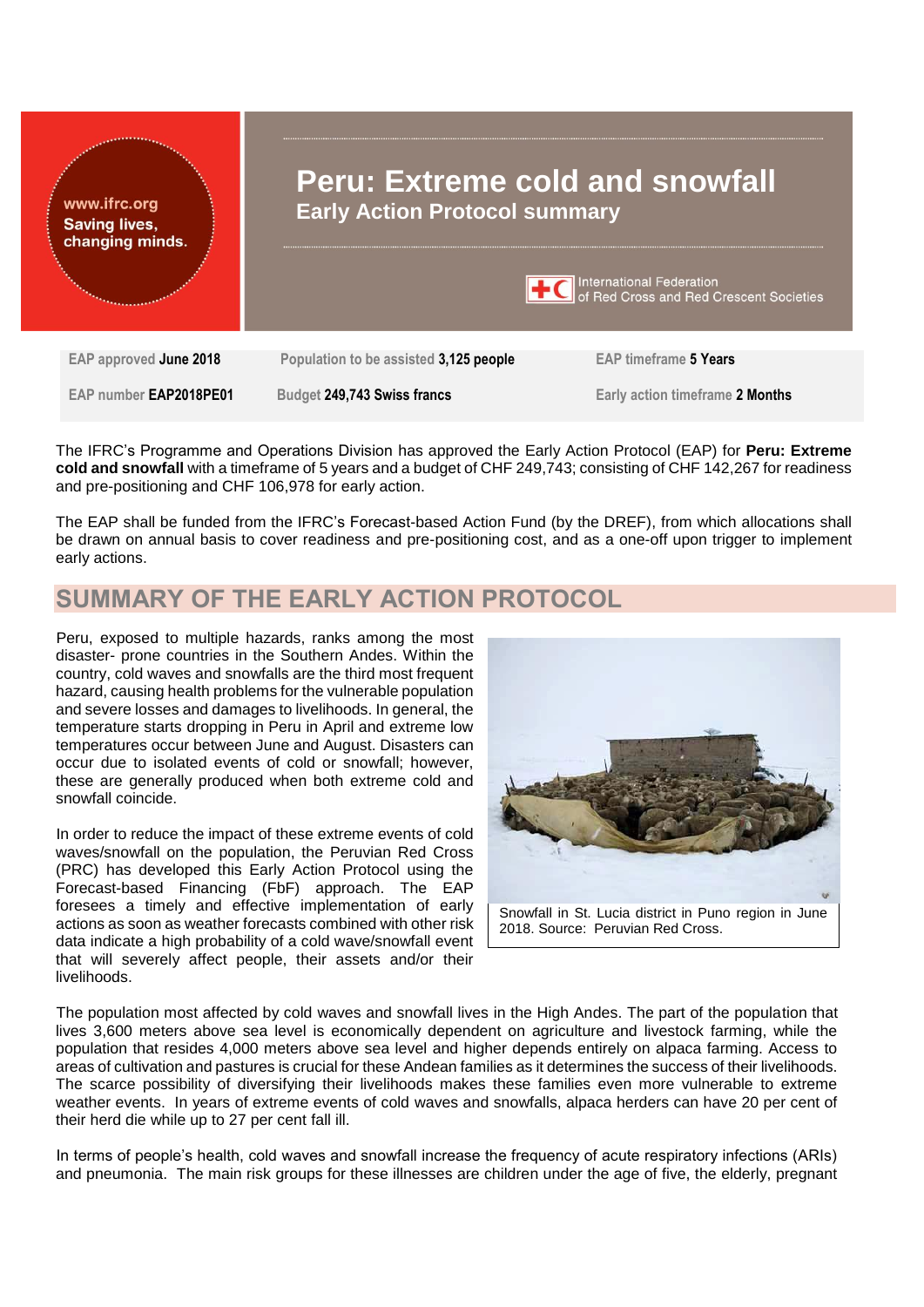women and people with chronic (diabetes and high blood pressure) and infectious (tuberculosis) diseases. In order to reduce these impacts, the EAP foresees early actions in the livelihoods and basic needs, shelter and health areas of focus.

This EAP is focused on cold waves and snowfalls that tend to occur in the southern Andean region of Peru during the winter months (between May and October). The early actions will be activated based on five-day climate forecast, which will give the Peruvian Red Cross a period of four days to act before the start of an extreme climate event. Actions have been selected considering this preparation time. The climate forecasts come from Peru's National Meteorological and Hydrological Services (SENAMHI) with which the PRC team continuously works to improve the estimated lead time to activate the EAP.

# **The operational strategy – How the EAP will be implemented**

## **1) Who will implement the EAP – The National Society**

The Peruvian Red Cross has 11 local branches in the targeted provinces of Apurimac, Arequipa, Cusco, Moquegua, Puno and Tacna, with at least 30 registered volunteers each. In the context of an EAP activation the volunteers of the branches concerned will be supported by members of the National Intervention Team (NIT). There are approximately 20 NIT volunteers for water, sanitation and hygiene promotion, 18 general NIT volunteers, and an NIT volunteer who is in the extreme North of the country. All NIT volunteers have been trained in FbF; in April of each year, a general call will be made to identify which NITs will be available for deployment to the target areas. Additionally, in the event of activation operations can be supported by volunteers from other branches in the country. The branches of Abancay, Arequipa, Castilla, Cusco, Huancané, Ilo, Islay, Juliaca, Puno, San Antonio de Putina and Tacna will be on standby to provide humanitarian assistance in their respective zones. The PRC branch in Arequipa will make available their warehouses as well as its qualified volunteers, vehicles, ambulances and communication materials.

In previous years, the PRC has responded to disasters caused by cold waves and snowfall (2007, 2013, 2015, 2016) through the IFRC DREF and other response mechanisms and humanitarian financing. Thus, the PRC is familiar with the situations faced by communities during extreme cold waves and snowfalls and the ensuing humanitarian needs. The PRC has the necessary experience to assist in these difficult to reach areas. Between 2015 and 2017, the FBF team of the PRC has also implemented EAPs following the FbF methodology in the Puno region, where the mechanism was activated on two occasions. On both occasions, the PRC demonstrated its capacity to implement the early actions within the narrow timeframe offered by the forecast (5 days).

Through the Implementation of this EAP and its intervention protocol, the PRC will strengthen its capacity for timely implementation of early actions, thus reducing the potential impact for communities most at risk. The PRC is an institution in permanent development. By applying the FbF methodology and with the support of the German Red Cross (GRC) and the financing of the Federal Ministry of Foreign Affairs of Germany (FFO), the PRC will also be improving its institutional capacity for early action, preparedness and response to extreme cold waves and snowfall.

## **Partner National Society support**

The PRC will implement the established protocol. The German Red Cross will provide technical assistance and support to PRC in terms of development and updating of the EAP, logistics, strategic relationships, monitoring and evaluation and financial accountability. The IFRC Climate Centre provides technical assistance to PRC on climate risk management, forecast awareness, FbF trigger methodology analysis, monitoring and evaluation and institutional relationships with SENAMHI and the scientific sector. The IFRC provides coordination and facilitation to enable the activation of the FbF system according to this EAP community. Additionally, its Country Cluster Support Team (CCST) office in Lima will provide assistance to ensure that there is support (disaster management; logistics; humanitarian diplomacy; financial; and planning, monitoring, evaluation and reporting- PMER; among others) and an operational financial mechanism that allows the PRC to access funds to activate the EAP. The Disaster and Crisis unit in the Americas Regional Office (ARO), including logistics services, also will support as needed.

### **Overview of non-RCRC actors in country**

This EAP for frosts and snowfalls has been designed to be implemented by the Peruvian Red Cross. The PRC will coordinate and work with SENAMHI, National Institute for Civil Defence (INDECI), as well as pertinent regional and municipal governments and the regional agricultural departments, Agrorural, regional health departments and other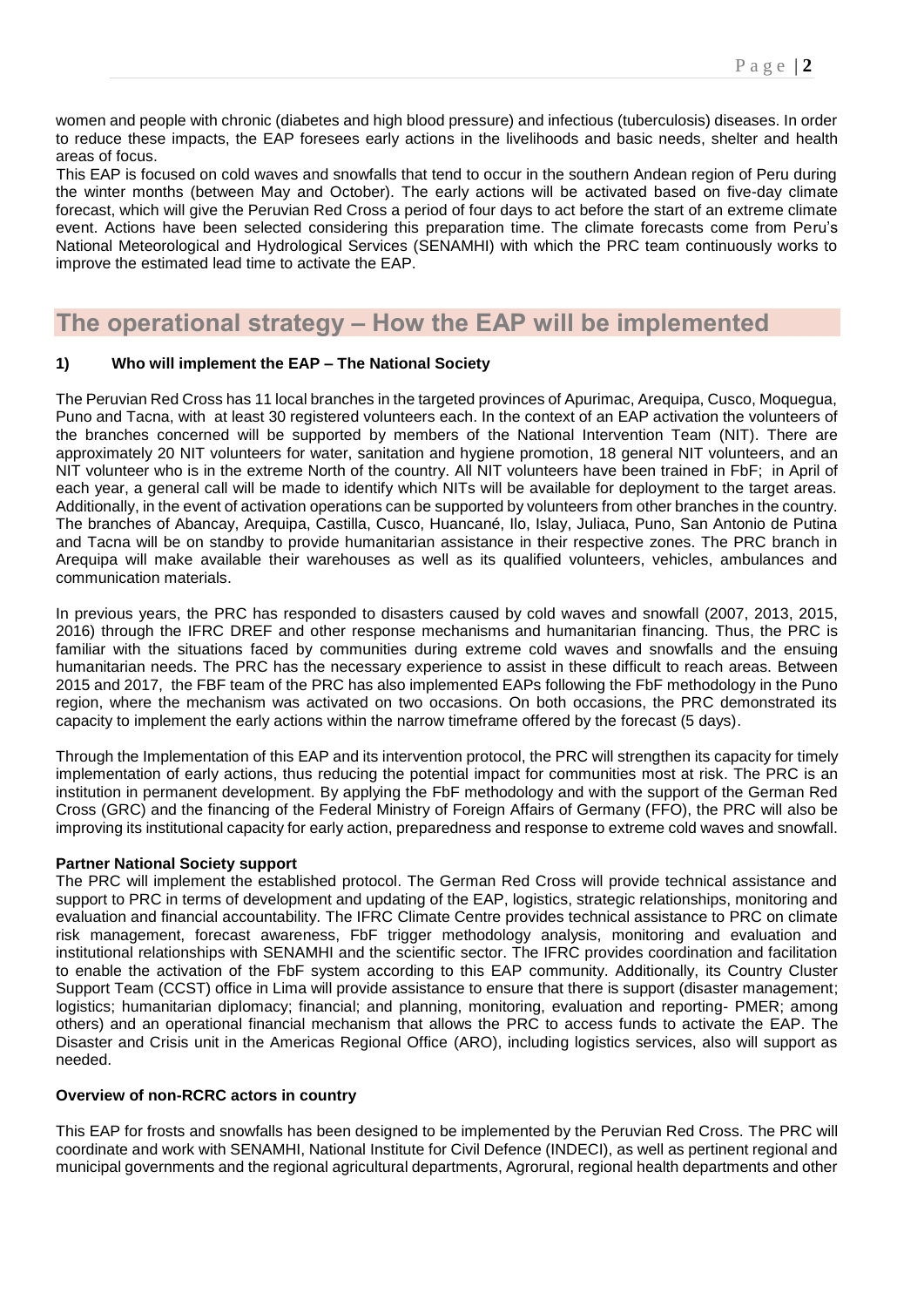State entities. All the actors that participate in this EAP have a fundamental role during the coordination and activation of the forecast-based preparation mechanism.

**SENAMHI:** Each climatological forecast will come from SENAMHI. The forecast may be provided in numerical data or in analytical reports. The FbF programme will coordinate with the SENAMHI through the climatic advisor of the RCCC to obtain the best estimated lead time for the activation of the FbF as well as resolutions and verifications. The CRP FbF team will maintain regular contact with the regional offices of SENAMHI in Apurímac, Arequipa, Cusco, Moquegua, Puno and Tacna.

**CENEPRED:** The EAP uses a control panel that has the key information at risk level (vulnerabilities, exposure, historical impact, attention capacity, etc.). This tool serves both for the systematization of risk information and for rapid decision making. An important part of this information has been collected by CENEPRED and as an authority for prevention and information on risks, this tool will be shared and used jointly.

**COEN and COER:** Each activation of the EAP will be communicated immediately to the COEN and COER of the corresponding region. In turn, these entities will coordinate actions with the Civil Defence focal points of the provincial and municipal levels in order to provide the necessary support to the communities. These activities will be linked to the strategies and plans of the regional government (GORE), including its contingency plan for frost and snowfall.

The COER of the southern areas of the Andes (COER of the GORE of Apurímac, Arequipa, Cusco, Moquegua, Puno and Tacna) will be involved and contacted previously, before each winter season, in order to align the protocols at the regional level with the contingency plans for frost and snowfall that may exist.

**INDECI and the DDI :** The Preparation Department and the Early Warning Sub-Directorate of INDECI are the first focal points for the FbF programme and to link their early actions to the early warning system. The FbF programme will work jointly with the INDECI to improve the early warning systems in the country and to facilitate early actions. The FbF programme and the INDECI will seek to reduce warning / warning times by using appropriate technologies and applications for the emission of warning messages. The Decentralized INDECI Directorates (DID) in Apurímac, Arequipa, Cusco, Moquegua, Puno and Tacna have an important role in the collection and analysis of historical information of disasters and in the identification of pertinent early actions. Communication on early actions and postdisaster evaluations (Damage and Needs Assessment - DANA) are also key to response actions that will reduce the suffering of people not served through early action.

**The Regional Directorates of Agricultural (DRA) and the Regional Directorates of Health (DIRESA) and the provincial Agrarian Agency:** The DRA and DIRESA have an important role in identifying early actions relevant to the regions and, above all, in defining how to complement the existing strategies and actions of other regional authorities. In that sense, these entities will also be informed of the early actions to be implemented according to Red Cross protocol. The PRC also will validate its community awareness materials and its radio messages with the regional offices.

For its part, at the provincial level, the Agrarian Agency will provide technical support to the National Society so that during the deployment its volunteers can provide explanations and raise awareness at the community level on the use of the veterinary kit.

**Provincial and District Municipalities:** The Provincial and District Municipalities, through their Civil Defence focal points, have a crucial role. Taking into account that the forecast and risk analysis will identify the areas to be most impacted up to the district level, the municipalities' Civil Defence focal points together with the PRC FbF coordinator will identify the vulnerable communities for intervention. Eventually, there will be additional support from the district municipality for transport, communication or implementation.

**Community Leaders and Health and Farming Promoters:** The leaders of the community will convene the population and the health and agricultural promoters to organize and coordinate awareness-raising activities, demonstrations and distributions. In addition, the leaders will identify the permanent residents of the community for the distributions and will be the liaison with the promoters for the identification of the cases of acute respiratory infections (ARIs), pneumonia and other health complications in the community.

## *2)* **How will the EAP be activated - The Trigger**

The EAP will be activated once forecasts combined with risk data indicate a certain level of impact will be exceeded. The activations for the cases of cold waves and snowfalls are done separately.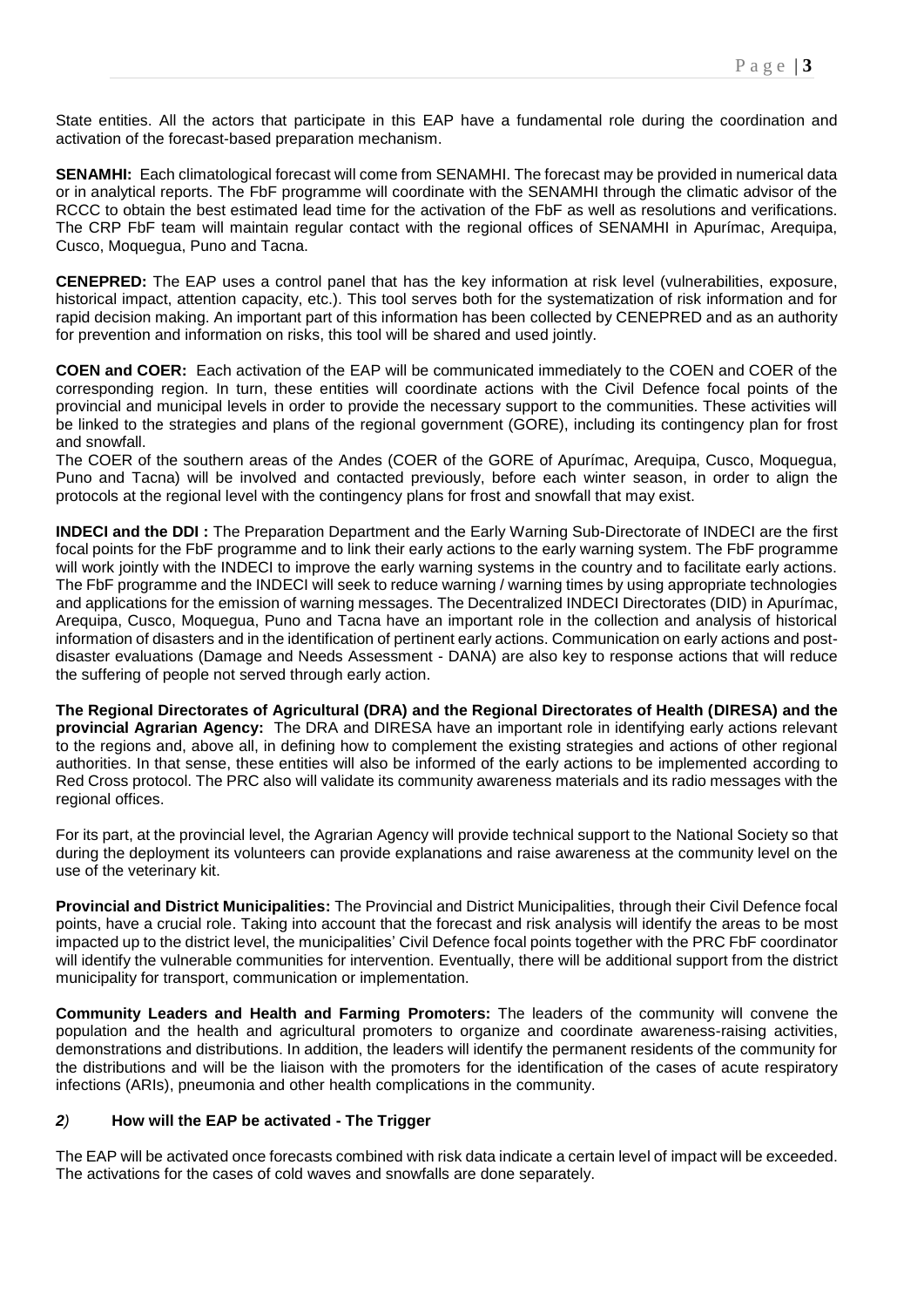The forecasts used for snowfall will be based on a snow-intensity model that is issued five days prior to the event by SENAMHI. The forecasts used are deterministic forecasts. The EAP will be activated when SENAHMI's advisory issues a level 4 warning, which corresponds to a 60 – 80% probability of having a high impact snowfall event.

For cold waves, the EAP will only be activated when the forecast model indicates an area with four consecutive days of minimum temperatures exceeding the 5th percentile (extremely low temperatures that correspond to the annual absolute extreme).

The defined levels for both events snowfall and cold wave are associated with return periods of approximately 10 years. The identified levels correspond to the strength of the cold wave/snowfall events of 2013 and 2015, which caused severe humanitarian impact in which international humanitarian assistance was necessary.

In the Early Action Protocol, there is a mechanism for the confirmation of the forecast (Stop Mechanism) for both snowfall and cold wave. This means that if the forecasts issued in the 48 hours following the activation of the EAP do not confirm the first trigger forecast, then all the actions described in the protocol should be stopped. If the later forecasts confirm that the thresholds will be exceeded, then the activities described in the protocol should continue as indicated.

#### **3) How will the EAP reduce the impact on the population – The early actions**

#### **Selection of target groups**

The selection of early action intervention areas is based on an impact-based forecasting analysis that combines the above-mentioned forecast data and a risk map. Overlaying this data above will result in an intervention map that provides information of where and when the predefined early action should be implemented.

The following is an example of how the intervention map will be determined, based on information from a forecast combined with a risk map that includes risk elements such as: the presence of branches and volunteers in the area (capacity for action), the poverty rate, acute respiratory infection index, pneumonia index, distance to medical care, distance to the city, physical and geographical vulnerability (altitude), exposure of alpacas, historical impact by district, as well as the infant mortality rate, malnutrition and access to drinking water. These maps have been developed with the support and tools (dashboard) of the 510 initiative of the Netherlands Red Cross, are produced in QGIS and descend to the district level.

The infographic below shows the selection of the intervention area. The risk map is superimposed on the forecast map and based on this the intervention map is created. For greater clarity in decision-making, the information is also presented in the form of a 'wind rose' indicating the possible total impact on the priority districts. It shows the districts with the likelihood of the highest impact rates.

Once the intervention districts have been identified, the FbF team in coordination with the municipal mayor and the civil defence focal point determines the communities of intervention within these districts and activates the early actions of the Red Cross.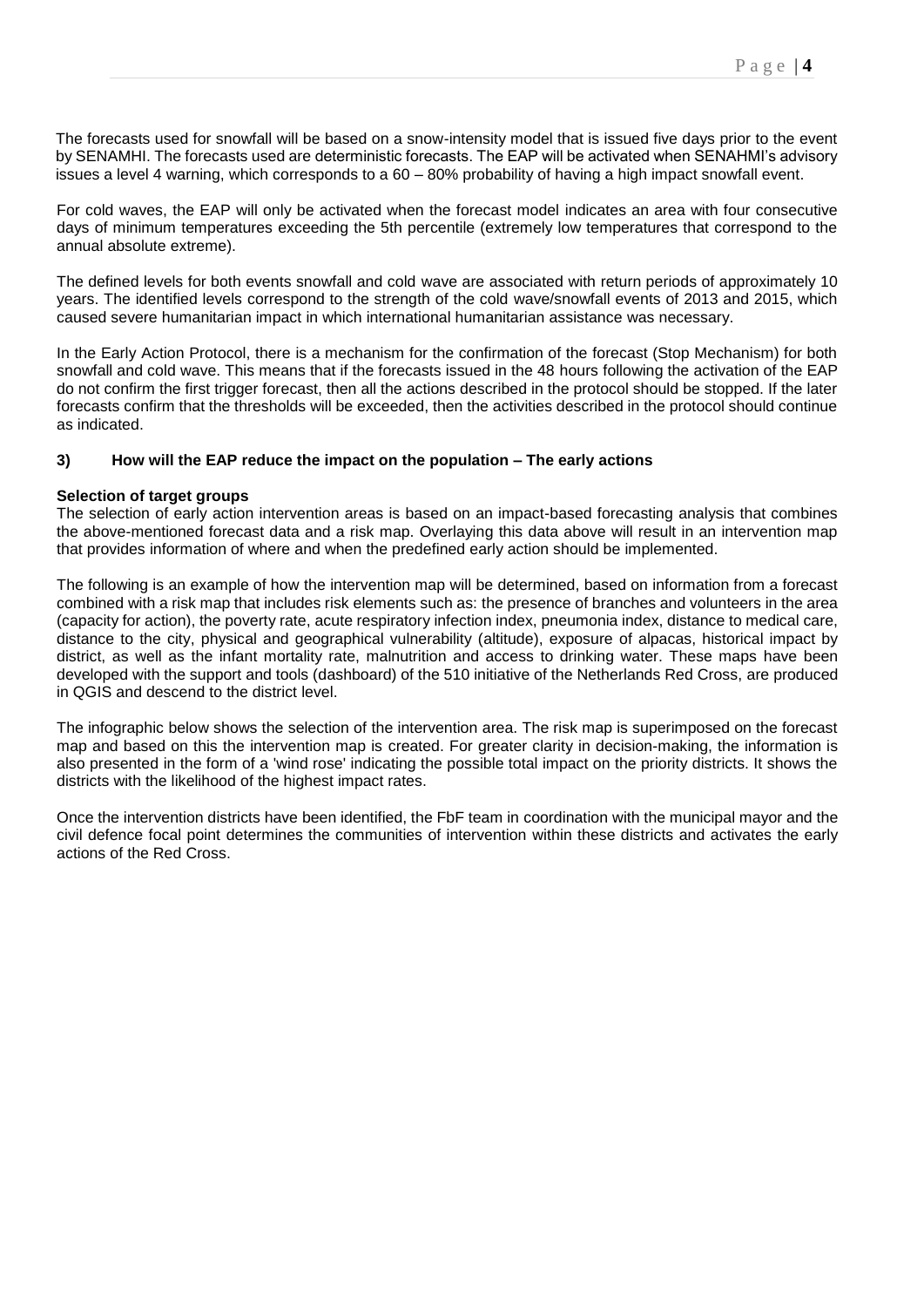

The assistance provided through the FbF by the DREF comes earlier than the classical response. This added value will also define the actions. FbF provides support that populations at risk can use before and during the event itself to protect their families and livelihoods, while the 'classic' response systems provide humanitarian early recovery support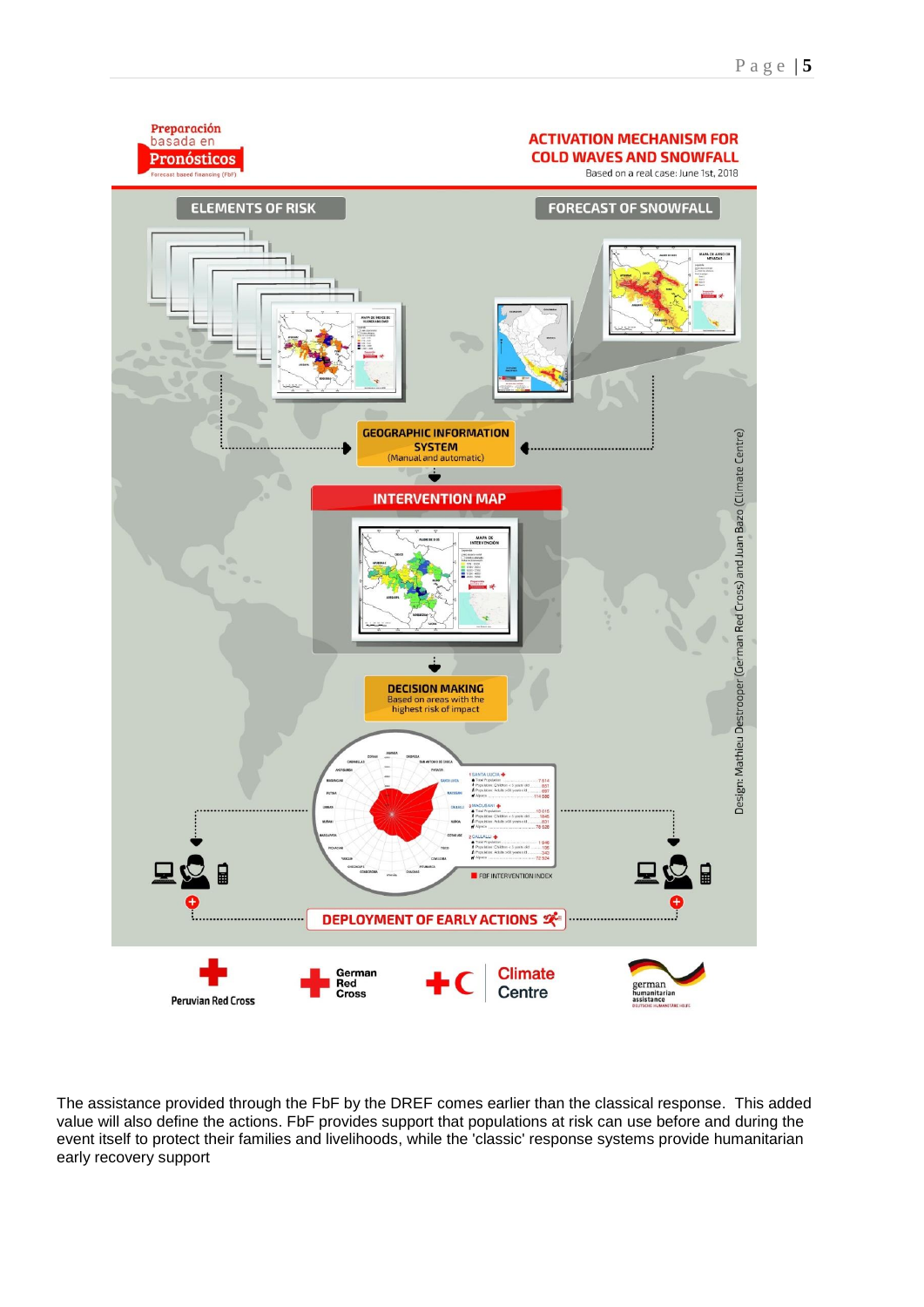Assessments of past events show that the greatest impact of extreme events of snowfall and cold waves is on people's health and livelihoods (mainly livestock).

- Health: During extreme cold waves and snowfall the risk of bronchi-pulmonary diseases increases. If acute respiratory infections are not treated promptly, they can become complicated and develop into pneumonias, which can lead to death, especially in children under five and the elderly.
- Livelihood: Pastures are suffering different adverse processes such as overgrazing and desertification, which are exacerbated by climate change. As a result, alpaca herds are forced to seek pasture at higher altitudes where they are most exposed to cold and snow. Studies show that extreme weather events are responsible for 21.5% of sick animals and 16.9% of dead animals in the most affected regions of the Andean highlands.

The FbF team selected those early actions that are likely to reduce the impact of cold waves and snowfalls on the local population and can be implemented within the five days prior to the occurrence of the extreme event. The selection of early actions also considered the following aspects: available capacities for implementation by the PRC, expiration dates of relief goods and access conditions to distant communities.

In general, the early action selection process considered all actions suggested by experts and key stakeholders. Then, based on the evidence, actions were retained or excluded. The selection process was carried out in several stages from 2016 to 2018. It included analysis of historical impact and past response operations, outcomes of multi-sectoral workshops, interviews with authorities and sector specialists and focus group discussions in the communities. For some of the possible early actions additional research was carried out (e.g. market studies, cost benefit analysis). The identification of actions took into account the opinions of potential people to be reached in the communities, as well as the Peruvian Red Cross branches in the area, the agriculture and health agencies, and the Sphere minimum standards.

The following early actions have been selected for this EAP:

#### Livelihood

1. Distribution of veterinary kits (for 50 head of cattle per family): Families with small herds are the poorest and most vulnerable. The kit contains an antibiotic (combination of penicillin and streptomycin), a complex vitamin (with B12 and minerals), and syringes for rapid injection of herds. Specialists were consulted to identify the correct amounts and types of medicine in the kits to address the main causes of morbidity and mortality in alpacas during cold waves and snowfall.

2. Distribution of two tarpaulins (4 x 6 metre waterproof canvas) with tool kit (hammer, nails, ropes, saw, multipurpose gloves, etc.) to install a temporary awning for alpacas to protect them from cold wind and snow. Families can install it in different ways using also local materials (such as available poles). During the distribution, there will be a presentation on the installation and leaflets will be prepared with suggestions for use and installation.

3. Distribution of a protection kit for alpaca herders (rubber poncho, sunglasses, cut-resistant gloves, boots) for snowfall and/or hailstorms. The kit should allow the alpaca herder to safely care for the herd in extreme snowfall conditions. The kit is only distributed when snowfall is forecast.

#### Health protection

4. Distribution of warm clothing for children under five years of age, pregnant women, the elderly and people with chronic and infectious diseases (jackets, gloves and socks).

5. Distribution of one tarpaulin (4 x 6 metre waterproof canvas) to improve the insulation of the house. Families can install it in different ways using local materials as well. During the distribution there will be an exhibition about the installation and additional brochures with suggestions for use and installation will be handed out.

6. Awareness-raising of communities through the dissemination of radio messages and community meetings for disease prevention and health promotion, mainly on the care of people at risk and identification of warning signs for complications of ARIs, pneumonia, pregnancy, etc. Awareness raising activities will be conducted during distribution and on provincial radio stations.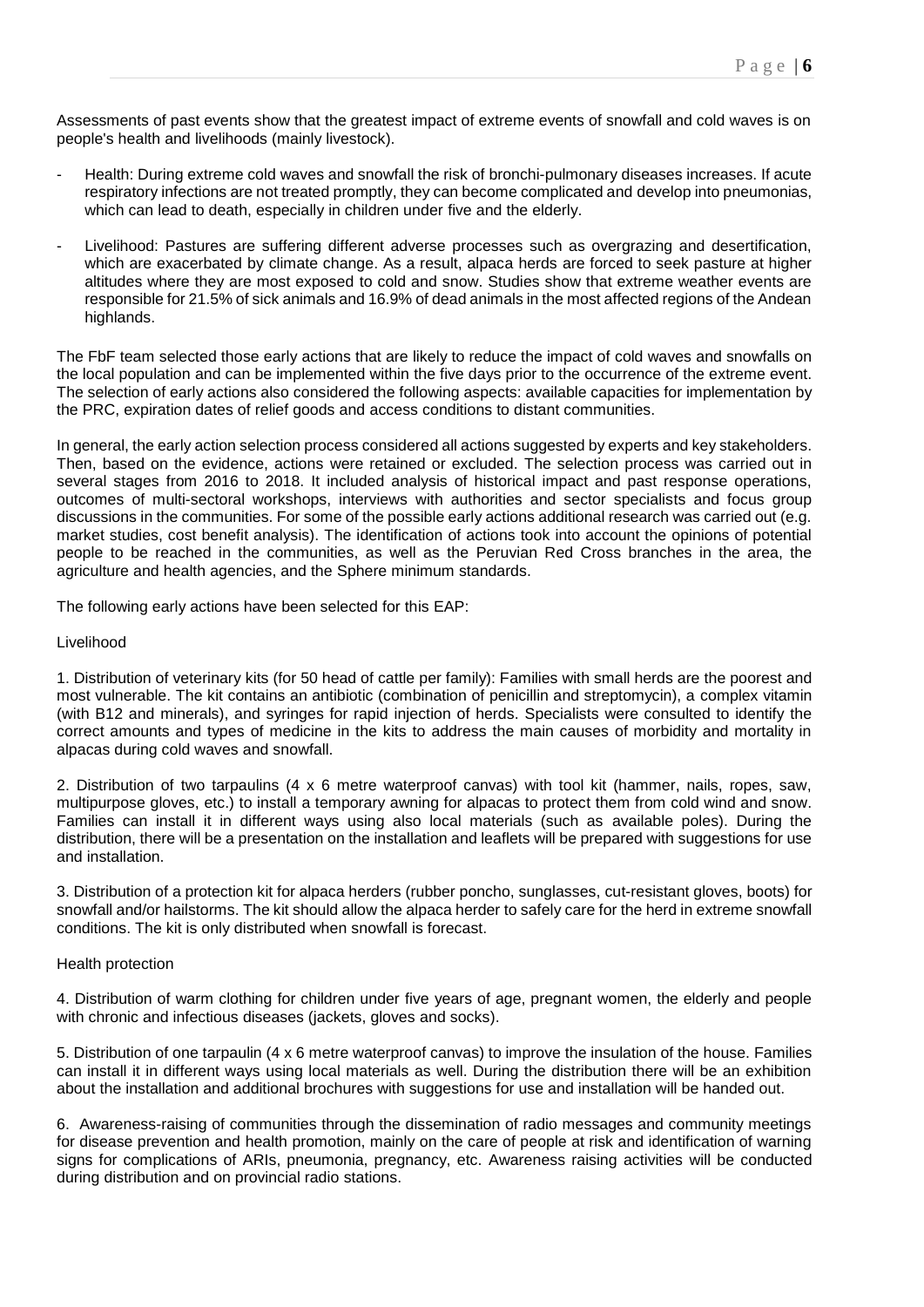7. First aid and referral via coordination with health facilities, community leaders and community members. This is focused on referring and transferring community members with complications of ARIs, pneumonia, pregnancy, new-borns, etc. to health facilities, if needed. Transfer may seem like a simple action, but in cases of people with pneumonia or pregnant women with complications, it can save their lives. The PRC will assist the community health promoter in identifying and coordinating with health centres for eventual transportation or preventive care.

The EAP includes a detailed description of roles and responsibilities for each day after activation to ensure timely implementation of the early actions. It further contains a section on how the implementation of the EAP will be monitored and its impact evaluated.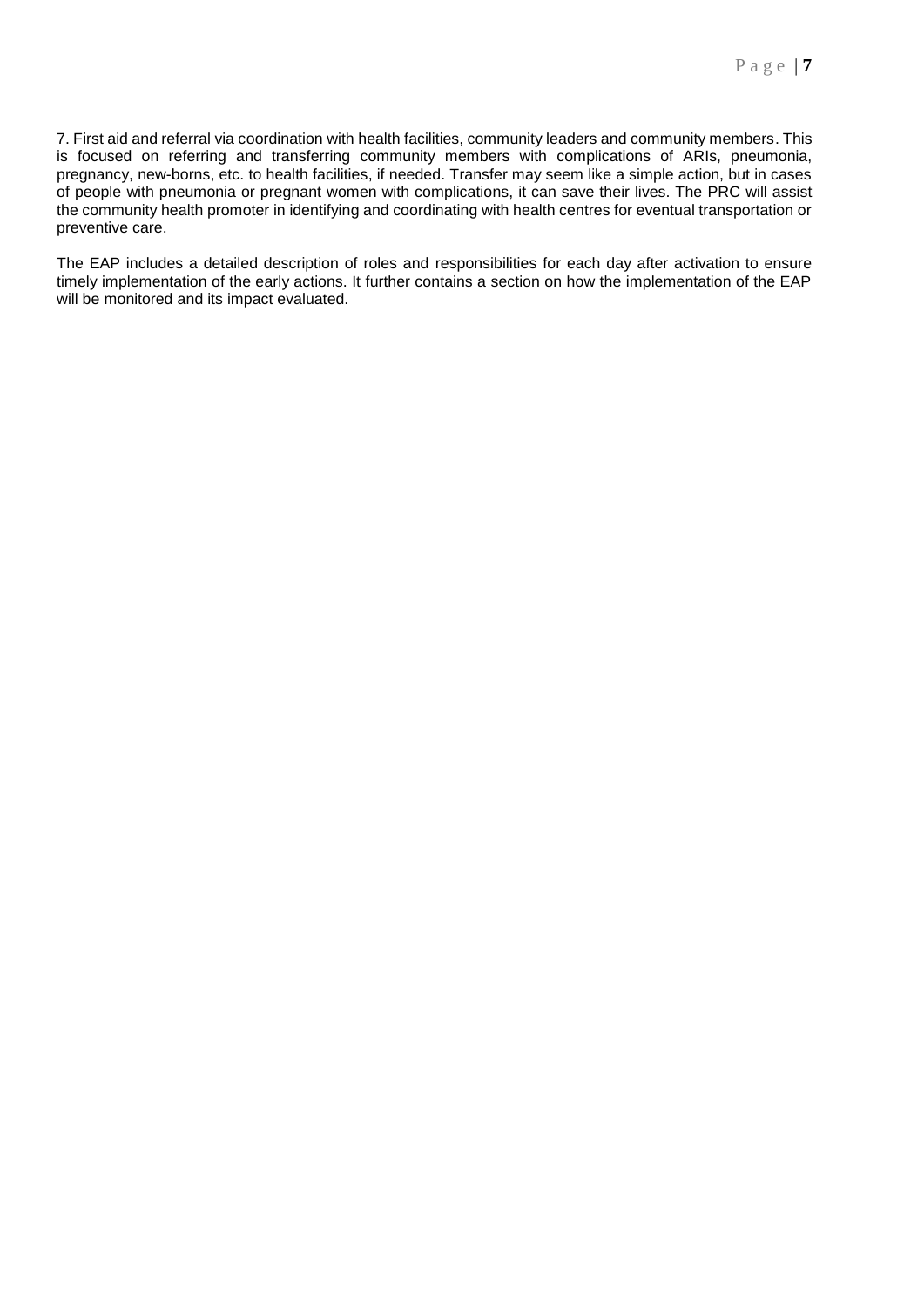# <span id="page-7-0"></span>**Intervention Sectors**

**Overall objective:** Prevent and protect 625 families that are vulnerable to the impact of frosts and snow in the departments of Apurimac, Arequipa, Moquegua, Puno and Tacna through pre-positioning, preparations and activation of humanitarian actions in the areas of shelter, livelihoods and health.

# **Priority Sectors**



**Shelter People targeted: 3,125 people** Male: 1563 Female:1562 **Requirements (CHF): 106,761**

**Risk analysis:** Houses in the target communities are made of mud and adobe, while a very small number of houses are made from stone. The roofs of the houses are either thatched with straw or are zinc sheets, while the floors are made of compacted dirt. These factors contribute to poor isolation which becomes problematic in extreme weather events. It is necessary to provide items that will allow the targeted population to improve isolation of their house. Improving the shelter of vulnerable people and the insulation of homes significantly helps to reduce the rate of morbidity and mortality caused by ARIs and pneumonias.

**Population to be assisted:** 625 families that are vulnerable to the impact of cold wave and snow in the departments of Apurímac, Arequipa, Moquegua, Puno and Tacna have materials for shelter and protection against the cold.

**Programme standards/benchmarks:** *Sphere Project*

| Output<br>Code | Shelter Outcome 1: Communities that are vulnerable to frosts and snow strengthen their<br>safety, wellbeing and recovery through shelter solutions for housing and animal sheds. | # of houses assisted with shelter materials<br># of animal shelters protected                                                                              |  |
|----------------|----------------------------------------------------------------------------------------------------------------------------------------------------------------------------------|------------------------------------------------------------------------------------------------------------------------------------------------------------|--|
|                | Shelter Output 1.1: Vulnerable communities receive assistance in the area of shelter from the<br><b>National Society.</b>                                                        | # of plastic tarpaulins distributed<br># of families reached<br># of volunteers mobilized<br># of NS staff mobilized<br># of shelter materials distributed |  |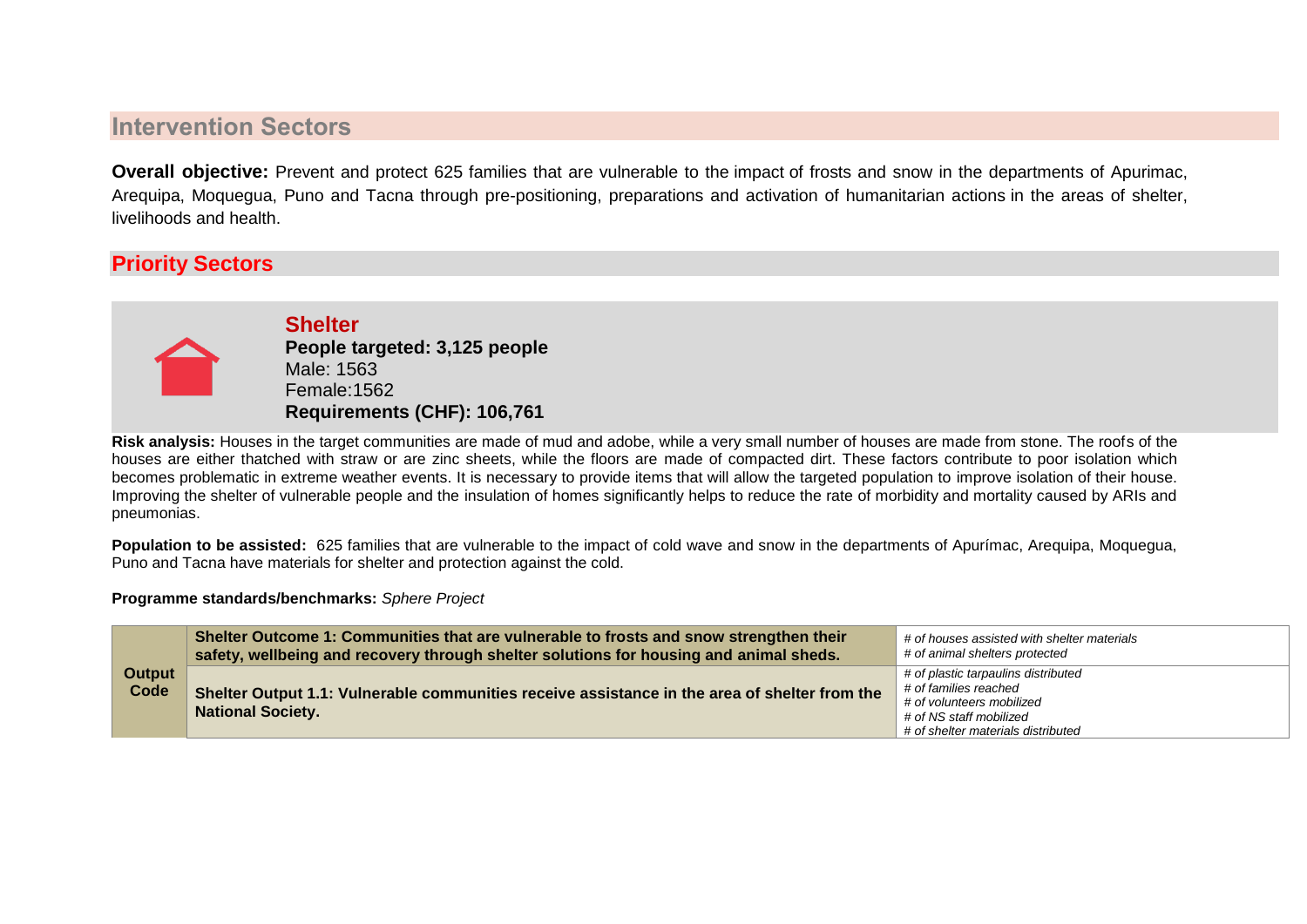|       | Readiness <sup>1</sup> phase                                                                                                                        | <b>Timeframe</b>                                                  |
|-------|-----------------------------------------------------------------------------------------------------------------------------------------------------|-------------------------------------------------------------------|
| AP005 | Pre-position kits that include materials and tools for the protection<br>of housing / shelters (hammer, saw, pliers, nail and wire).                | First semester after approval.                                    |
| AP005 | Pre-position clothing kits for children and adults.                                                                                                 | First semester after approval.                                    |
| AP005 | Pre-position kits for alpaca farmers (rubber poncho, sunglasses,<br>cut-resistant gloves, boots).                                                   | First semester after approval.                                    |
| AP005 | Transport of pre-positioned materials.                                                                                                              | First semester after approval.                                    |
| AP005 | Pre-position shelter materials (tarpaulins).                                                                                                        | First semester after approval.                                    |
| AP005 | Creation and printing of home protection brochures and home<br>protection posters                                                                   | First semester after approval.                                    |
|       | Early actions phase <sup>2</sup>                                                                                                                    | <b>Timeframe</b>                                                  |
| AP005 | Replenishment of shelter materials (tarpaulins)                                                                                                     | Implementation after early activation.                            |
| AP005 | Activation and mobilization of the intervention team of FbF Lima<br>and NIT to the area, to prepare and protect the community before<br>the impact. | Entire implementation period and 5 days before forecasted impact. |
| AP005 | Transport of supplies in the case of activation.                                                                                                    | Entire implementation period and 5 days before forecasted impact. |



<span id="page-8-0"></span>**Livelihoods and basic needs People targeted: 3,125 people** Male: 1563 Female:1562 **Requirements (CHF): 49,154**

# **Risk analysis:**

The morbidity and mortality of alpacas are two of the most critical situations that effect livelihoods in the southern Andean region of Peru when extreme weather events of cold wave and snowfall occur.

 $\overline{a}$ <sup>1</sup> The readiness phase refers to the timeframe between the EAP having been approved (disbursement of readiness funds) and the forecast being issued, it includes the pre-positioning of stock.

<sup>&</sup>lt;sup>2</sup> The early action phase refers to the timeframe between the trigger and event's impact (lead time).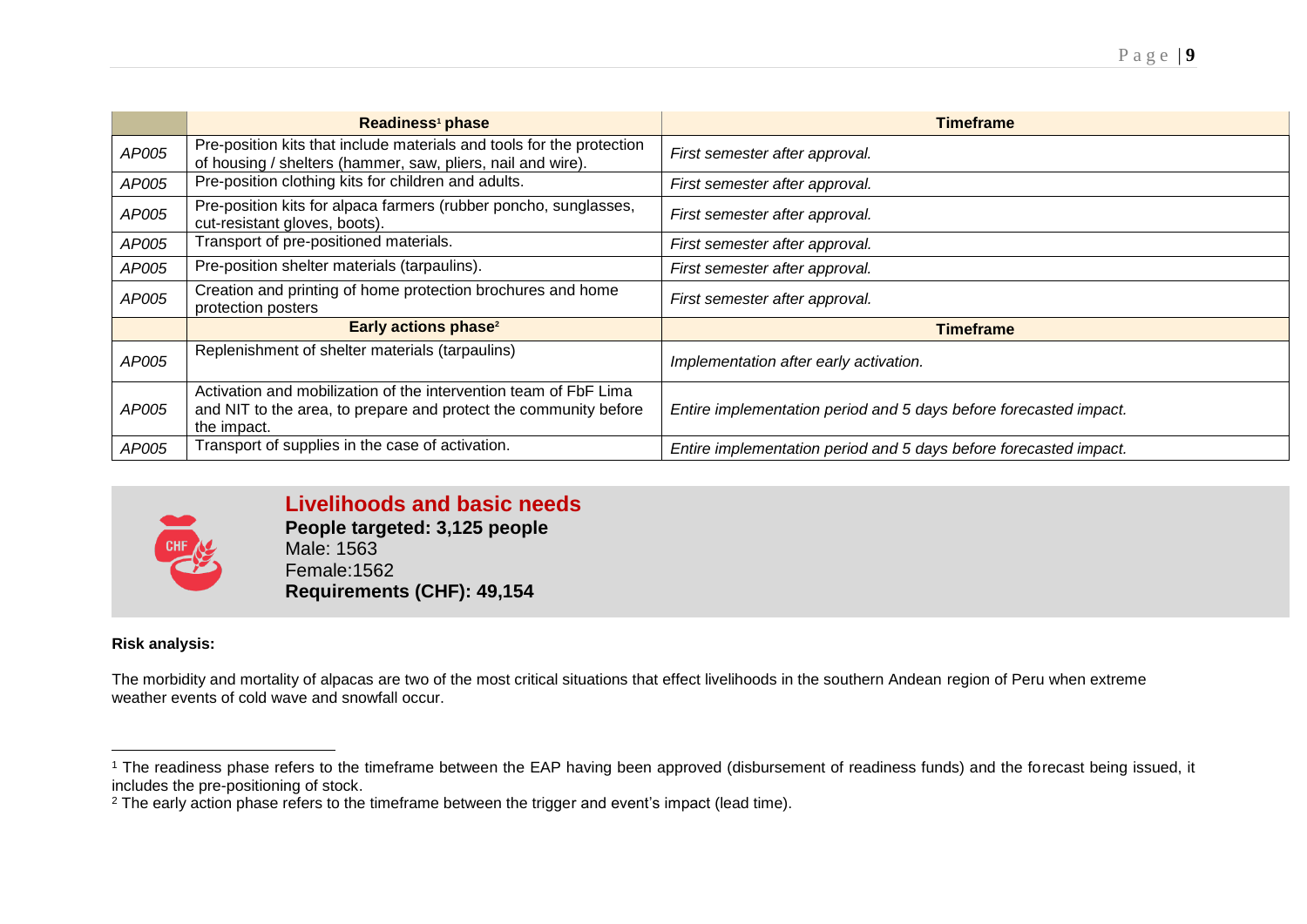Population to be assisted: 625 families that are vulnerable to the impact of cold waves and snowfall in the departments of Apurímac, Arequipa, Moquegua, Puno and Tacna having the need to protect their livelihoods.

**Programme standards/benchmarks:** Regulations of the Regional Directorate of Agriculture of Arequipa and livelihood of the IFRC.

|                       | Livelihoods and basic needs Outcome 1: Communities in areas particularly affected by snow<br>and frosts strengthen and protect their livelihoods.                                                                          |                                                                   | # of small-scale producers reached                                                                                                                      |  |
|-----------------------|----------------------------------------------------------------------------------------------------------------------------------------------------------------------------------------------------------------------------|-------------------------------------------------------------------|---------------------------------------------------------------------------------------------------------------------------------------------------------|--|
| <b>Output</b><br>Code | Livelihoods and basic needs Output 1.1 The National Society strengthens the security of the<br>livelihoods of the vulnerable population through activities to protect their sources of income<br>and agricultural capital. |                                                                   | # of veterinary kits distributed<br># of informative materials distributed to targeted communities<br># of volunteers mobilized<br># of staff mobilized |  |
|                       | Readiness phase <sup>1</sup>                                                                                                                                                                                               | <b>Timeframe</b>                                                  |                                                                                                                                                         |  |
| AP008                 | Pre-position 625 bags for the distribution of veterinary medicine<br>kits for alpacas (First part, non-perishable element).                                                                                                | First semester after approval.                                    |                                                                                                                                                         |  |
| AP008                 | Pre-position awareness raising materials regarding livelihoods.                                                                                                                                                            | First semester after approval.                                    |                                                                                                                                                         |  |
|                       | <b>Early action phase<sup>2</sup></b>                                                                                                                                                                                      | <b>Timeframe</b>                                                  |                                                                                                                                                         |  |
| AP008                 | Purchase of perishable veterinary kit materials (second part)                                                                                                                                                              | Entire implementation period and 5 days before forecasted impact. |                                                                                                                                                         |  |
| AP008                 | Activation and mobilization of the intervention team of FbF Lima<br>and NIT to the area, to prepare and protect the community before<br>the impact.                                                                        | Entire implementation period and 5 days before forecasted impact. |                                                                                                                                                         |  |
| AP008                 | Transport of supplies in the case of activation.                                                                                                                                                                           | Entire implementation period and 5 days before forecasted impact. |                                                                                                                                                         |  |



**Health People targeted: 3,125 people** Male: 1563 Female:1562 **Requirements (CHF) 1,506**

### **Risk analysis:**

Morbidity and mortality caused by acute respiratory infections and pneumonia among children under the age of 5, pregnant women and the elderly caused by extreme climate conditions such as snow and cold waves are the major risks during these extreme events. Mortality caused by pneumonia can be produced by the lack of timely transport to a health clinic, missing the opportunity to receive necessary treatment.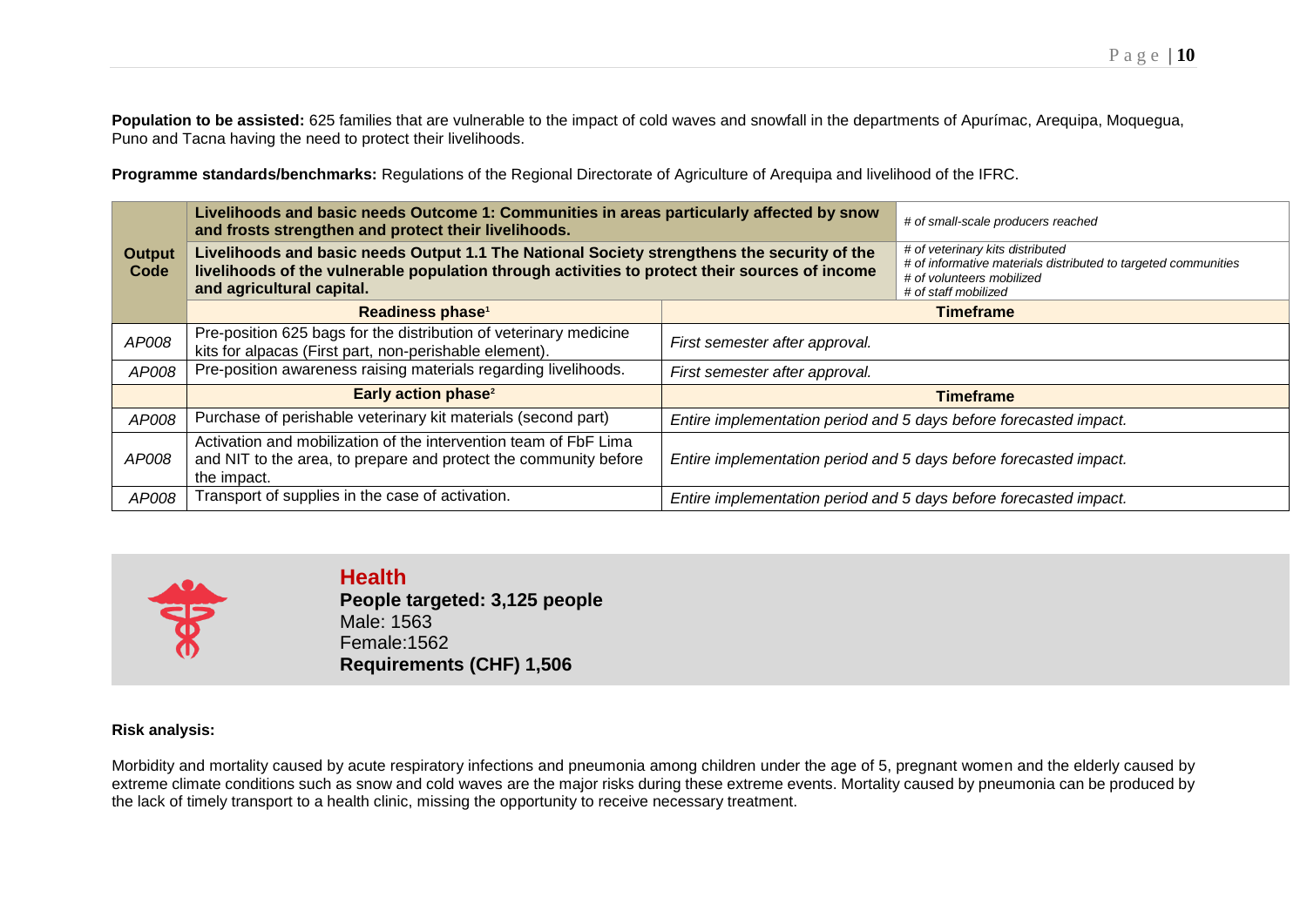Community awareness-raising and the dissemination of radio messages are effective methods to increase public awareness of public health issues. Improving knowledge and skills for the early identification and treatment of ARIs and pneumonia can also contribute to reduced mortality.

**Population to be assisted:** At least 625 vulnerable families receive first aid services and referrals related to the impact of frosts and snow in the departments of Apurímac, Arequipa, Moquegua, Puno and Tacna.

**Programme standards/benchmarks:** *Regulations on the provision of first aid assistance from Peruvian Red Cross*

|                       | Health Outcome 1: Immediate risks are reduced for the health of affected populations.                                                     |                                                                   | # of people reached with first aid                                                          |  |
|-----------------------|-------------------------------------------------------------------------------------------------------------------------------------------|-------------------------------------------------------------------|---------------------------------------------------------------------------------------------|--|
| <b>Output</b><br>Code | Health Output 1.1: Emergency first aid is provided to people with injuries and illnesses<br>from the target population.                   |                                                                   | # of first aid kits prepositioned<br># of people evacuated for emergency medical assistance |  |
|                       | Readiness phase <sup>1</sup>                                                                                                              |                                                                   | <b>Timeframe</b>                                                                            |  |
| AP022                 | Pre-position first aid kits.                                                                                                              | First semester after approval.                                    |                                                                                             |  |
|                       | Early action phase <sup>2</sup>                                                                                                           | <b>Timeframe</b>                                                  |                                                                                             |  |
| AP022                 | Assistance and transfer of sick people who require emergency<br>medical assistance.                                                       | Entire implementation period and 5 days before forecasted impact. |                                                                                             |  |
| <b>Output</b><br>Code | Health Output 1.2: Health promotion and prevention activities are provided based on the<br>needs of communities in the target population. |                                                                   | #of health dissemination materials distributed                                              |  |
|                       | Readiness phase <sup>1</sup>                                                                                                              | <b>Timeframe</b>                                                  |                                                                                             |  |
| AP011                 | Pre-position awareness-raising materials about health.                                                                                    | First semester after approval.                                    |                                                                                             |  |
|                       | <b>Early action phase2</b>                                                                                                                | <b>Timeframe</b>                                                  |                                                                                             |  |
| AP011                 | Distribution of awareness raising materials about health.                                                                                 | Entire implementation period and 5 days before forecasted impact. |                                                                                             |  |

**Strategies for Implementation Requirements (CHF): 77,080**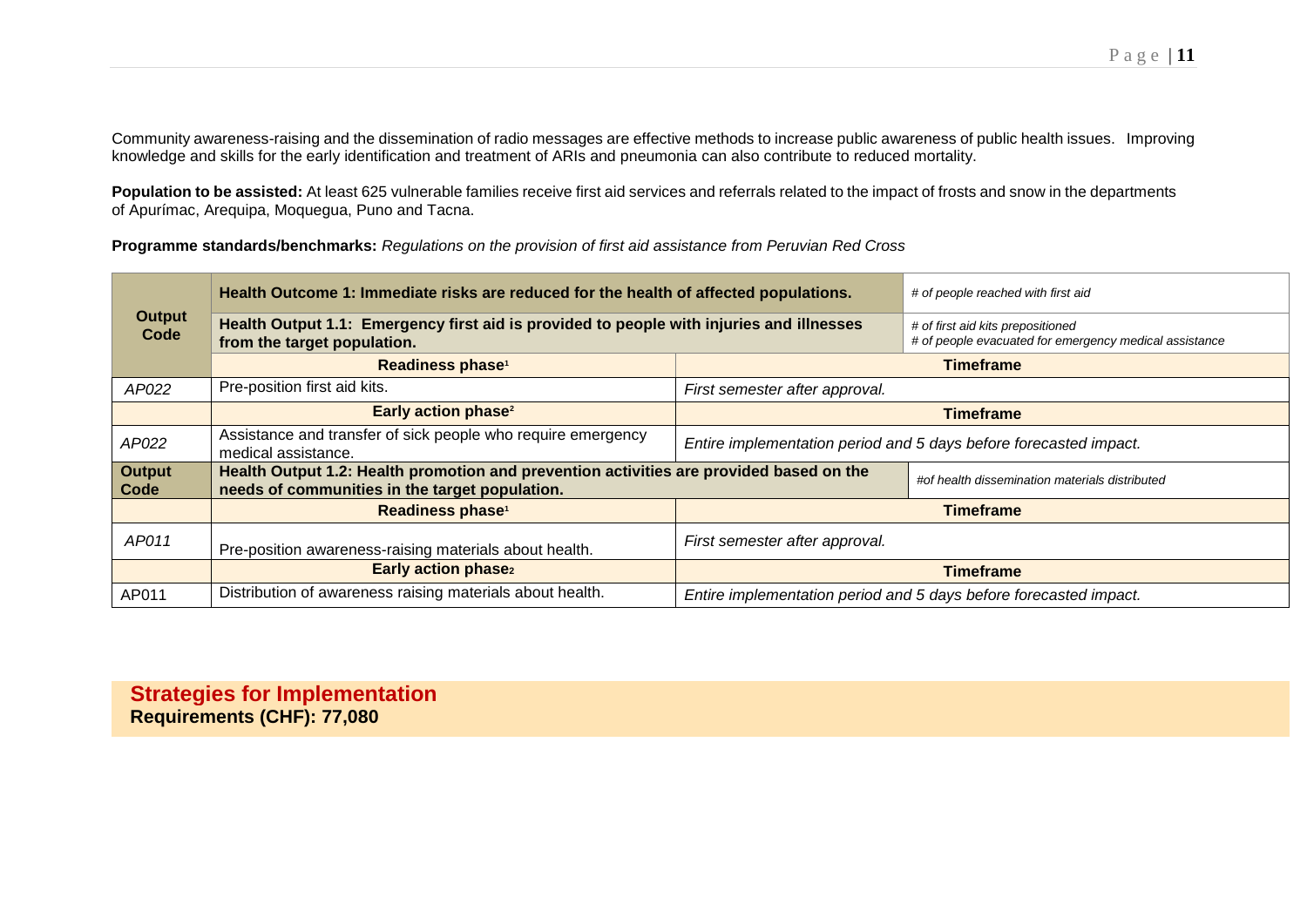|                              | S1.1: National Society capacity building and organizational development objectives are facilitated to ensure that National Societies have the<br>necessary legal, ethical and financial foundations, systems and structures, competences and capacities to plan and perform |                                     |  |
|------------------------------|-----------------------------------------------------------------------------------------------------------------------------------------------------------------------------------------------------------------------------------------------------------------------------|-------------------------------------|--|
| <b>Output</b><br>Code        | Output S1.1.1: The National Society has the necessary corporate infrastructure and systems in place                                                                                                                                                                         |                                     |  |
|                              | Readiness phase <sup>1</sup>                                                                                                                                                                                                                                                | <b>Timeframe</b>                    |  |
| AP039                        | Communication and the preparation of reports.                                                                                                                                                                                                                               | Entire implementation period.       |  |
| AP039                        | Storage during the preparation phase (including security)                                                                                                                                                                                                                   | Entire implementation period.       |  |
| AP039                        | Communication during the preparation phase.                                                                                                                                                                                                                                 | Entire implementation period.       |  |
| AP039                        | NS monitoring missions                                                                                                                                                                                                                                                      | Entire implementation period.       |  |
| AP039                        | EAP review workshop and annual contingency plans                                                                                                                                                                                                                            | Once a year                         |  |
| AP039                        | Pre-activation annual technical meetings                                                                                                                                                                                                                                    | Annually from year 3 to 5           |  |
| AP039                        | Communication staff                                                                                                                                                                                                                                                         | 8-month period after approval.      |  |
|                              | Early action phase <sup>2</sup>                                                                                                                                                                                                                                             | <b>Timeframe</b>                    |  |
| AP039                        | Communication during the activation process (communication,<br>photographs and video recordings).                                                                                                                                                                           | 5 days before forecasted impact.    |  |
| AP039                        | Evaluation of the intervention during the activation                                                                                                                                                                                                                        | Between Day 30 and 60 after impact. |  |
| AP039                        | Monitoring of activation activities                                                                                                                                                                                                                                         | During activation                   |  |
| AP039                        | Lessons learned workshop                                                                                                                                                                                                                                                    | Between Day 15 and 45 after impact. |  |
| <b>Output</b><br><b>Code</b> | Output S1.1.2: The National Society has effective and motivated volunteers who are protected.                                                                                                                                                                               |                                     |  |
|                              | Readiness phase <sup>1</sup>                                                                                                                                                                                                                                                | <b>Timeframe</b>                    |  |
| AP040                        | Pre-position personal protection equipment for volunteers.                                                                                                                                                                                                                  | First semester after approval.      |  |
| AP040                        | Insurance for volunteers                                                                                                                                                                                                                                                    | Entire implementation period.       |  |
| AP040                        | NS staff responsible for the early action intervention                                                                                                                                                                                                                      | Entire implementation period.       |  |
|                              | Early action phase <sup>2</sup>                                                                                                                                                                                                                                             | <b>Timeframe</b>                    |  |
| AP040                        | Evaluation of the intervention during the activation                                                                                                                                                                                                                        | During activation                   |  |
| AP040                        | Monitoring of activities during the activation                                                                                                                                                                                                                              | During activation                   |  |
|                              | Outcome S2.1: Effective and coordinated international disaster response is ensured                                                                                                                                                                                          |                                     |  |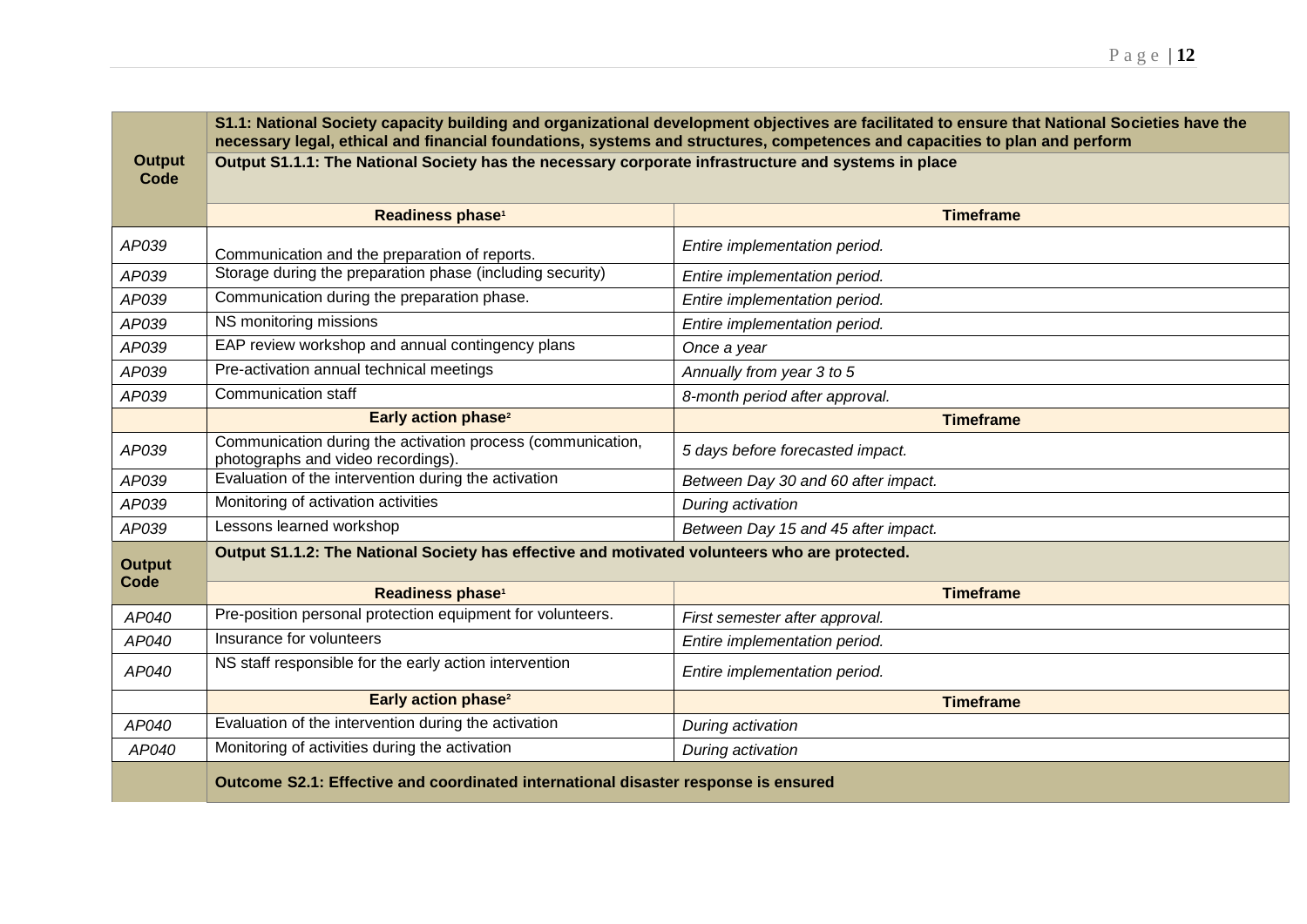| <b>Output</b><br>Code | Output S2.1.1: Effective response preparedness and NS surge capacity mechanism is maintained |                               |  |
|-----------------------|----------------------------------------------------------------------------------------------|-------------------------------|--|
|                       | <b>Readiness and Early action phases</b>                                                     | <b>Timeframe</b>              |  |
| AP046                 | Operational support and monitoring missions                                                  | Entire implementation period. |  |
| AP046                 | Financial support                                                                            | Entire implementation period. |  |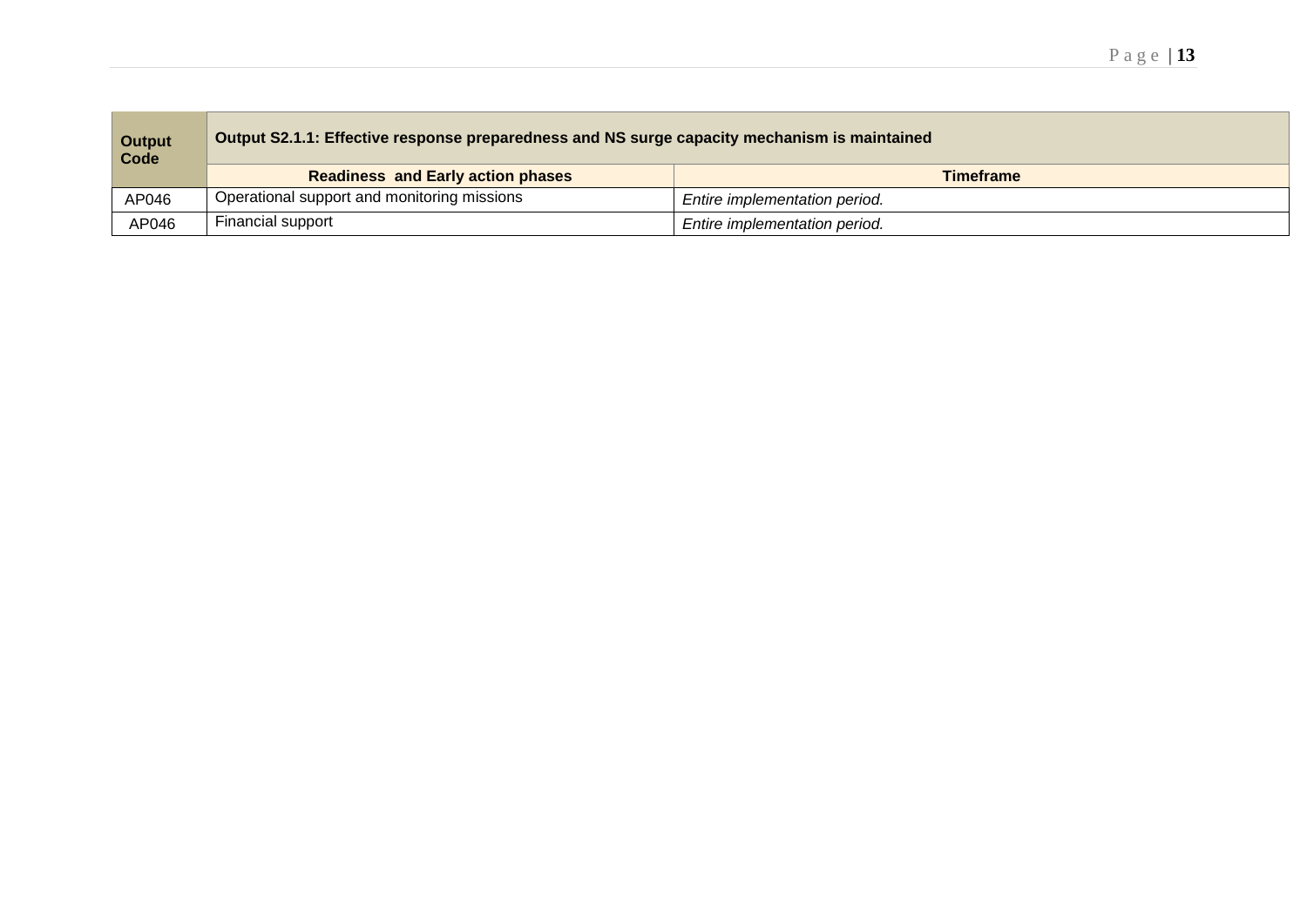# **Budget & Allocation schedule**

To implement the Early Action Protocol (EAP) amounts CHF 249.743 split by readiness, pre-positioning of stock and early action as per below summary by area of intervention.

# **Budget by Area of Intervention**

|                  | Area of Intervention                        | <b>READINESS</b> | <b>PRE-POSITION</b><br><b>STOCK</b> | <b>EARLY ACTION</b> | <b>EAP Budget CHF</b> |
|------------------|---------------------------------------------|------------------|-------------------------------------|---------------------|-----------------------|
| <b>AOF1</b>      | Disaster Risk Reduction                     |                  |                                     |                     | 0                     |
| AOF <sub>2</sub> | Shelter                                     |                  | 65,372                              | 48,328              | 113,700               |
| AOF3             | Livelihoods and Basic Needs                 |                  | 16,042                              | 36,307              | 52,348                |
| AOF4             | Health                                      |                  | 1,338                               | 266                 | 1,604                 |
| AOF5             | Water, Sanitation and Hygiene               |                  |                                     |                     | 0                     |
| AOF <sub>6</sub> | Inclusion. Gender and Protection            |                  |                                     |                     | $\mathbf{0}$          |
| AOF7             | Migration                                   |                  |                                     |                     | 0                     |
| SF <sub>11</sub> | <b>Strenghten NS Capacities</b>             | 51,227           | 3,994                               | 22,077              | 77,298                |
| SFI <sub>2</sub> | Ensure effective int'l disaster momt        | 4.793            |                                     |                     | 4,793                 |
| SF <sub>13</sub> | Influence others as leading strategic partn |                  |                                     |                     | 0                     |
| SF <sub>I4</sub> | Ensure a strong IFRC                        |                  |                                     |                     | 0                     |
|                  | TOTAL                                       | 56.019           | 86.745                              | 106.978             | 249,743               |

# **Contact information**

| <b>Additional</b><br>documentation:  | For further information, specifically related to this Early Action Protocol please<br>contact:                                                                                                                                                                                                                                                                        |
|--------------------------------------|-----------------------------------------------------------------------------------------------------------------------------------------------------------------------------------------------------------------------------------------------------------------------------------------------------------------------------------------------------------------------|
| <b>Full Early Action</b><br>Protocol | In the Peruvian Red Cross<br><b>Executive Director:</b> Merban López, director.ejecutivo@cruzroja.org.pe +51 986<br>$\bullet$<br>142 136                                                                                                                                                                                                                              |
|                                      | In the German Red Cross<br><b>International Delegate FbF, Mathieu Destrooper m.destrooper@drkamericas.de</b><br>$\bullet$<br>+51 989 175 817                                                                                                                                                                                                                          |
|                                      | In the <b>IFRC</b><br><b>IFRC Regional Office for the Americas: Pabel Angeles, South America Regional</b><br>$\bullet$<br>Disaster Management Coordinator, pabel.angeles@ifrc.org +511 221 9006<br><b>IFRC Country Cluster Support Team: Michele Detomaso, Head of CCST for the</b><br>$\bullet$<br>Andean Countries - Lima, michele.detomaso@ifrc.org +51 1 221 8333 |
|                                      | In IFRC Geneva<br>Programme and Operations focal point: Nazira Lacayo, Senior Officer DREF,<br>$\bullet$<br>Forecast-based Action, nazira.lacayo@ifrc.org +41 (0)22 730 4944                                                                                                                                                                                          |

## **How we work**

All IFRC assistance seeks to adhere to the **Code of Conduct** for the International Red Cross and Red Crescent Movement and Non-Governmental Organizations (NGO's) in Disaster Relief and the **Humanitarian Charter and Minimum Standards in Humanitarian Response (Sphere**) in delivering assistance to the most vulnerable. The IFRC's vision is to inspire**, encourage, facilitate and promote at all times all forms of humanitarian activities** by National Societies, with a view to **preventing and alleviating human suffering**, and thereby contributing to the maintenance and promotion of human dignity and peace in the world.